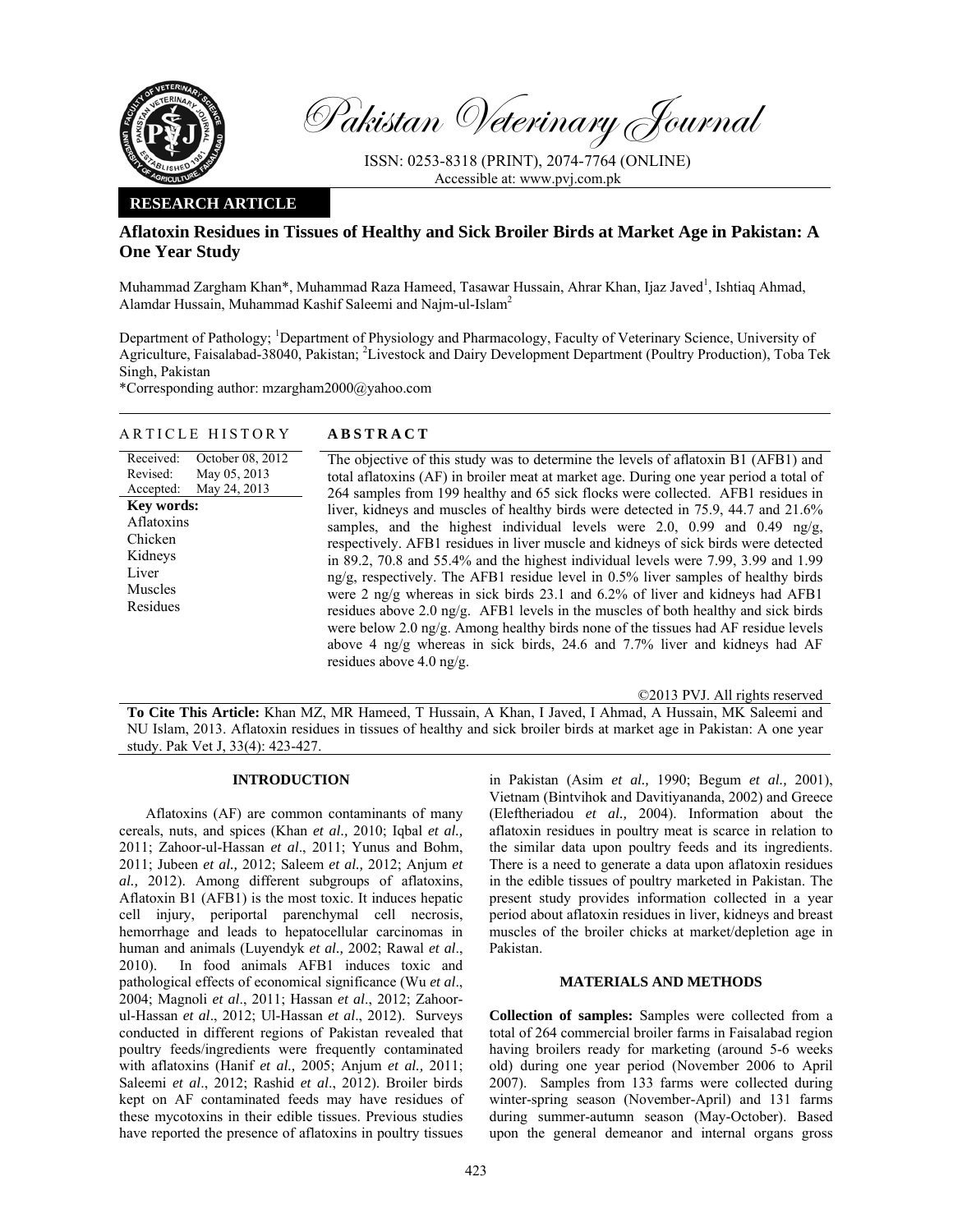**Extraction and immunoaffinity cleanup of aflatoxins:**  Extraction and cleanup of aflatoxin residues in the representative tissue samples of each farm was performed by a slightly modified method of Sizoo and Egmond (2005) using immunoaffinity column (Aflatest  $W\text{B}^{TM}$ , VICAM, USA). The eluted tissue extract was derivatized (Trucksess, 2000) and injected into LC column in a HPLC system (Prominence  $TM$ , Shimadzu®, Japan) equipped with Binary pumps (LC-20AT® (Shimadzu, Japan), Mediterranea Sea18® 5µm 25cmx0.46cm (Teknokroma, Spain). The fluorescence detector (RF-10AXL® (Shimadzu, Japan) excitation and emission wavelengths were set at 360 and 440 nm. Acetonitrile, methanol and double distilled deionized water (22.5:22.5:55) was used as mobile phase. Limit of detection (LOD) of the HPLC system was 0.02 ng/ml. Concentrations of AF and AFB1 in tissue samples were computed with Shimadzu® LC solution software "Postrun Analysis" using a calibration curve prepared from AF standards.

studies.

#### **RESULTS**

**Residues in liver:** Concentrations of AFB1 residues in liver tissue of total, healthy and sick broiler birds have been presented in Table 1. During Nov.-Apr., the highest concentration of AFB1 was 0.78 ng/g. During May-October, the highest concentration was 2.0 ng/g. In samples of sick birds collected from Nov.-Apr., the highest level of AFB1 was 7.91 ng/g while it was 7.77 in those collected during May-Oct.

Concentrations of AF residues in liver tissue of healthy and sick broiler chicks have been presented in Table 2. Among healthy birds during May-Oct., the highest concentration of AF residues was 2.22 ng/g whereas it was 3.71 in samples collected during Nov.-Apr. Among samples from sick birds collected during Nov.– Apr. and May.-Oct., the highest AF levels were 10.41 ng/g and 13.83, respectively.

**Residues in kidneys:** Concentrations of AFB1 residues in kidney tissues of healthy and sick broiler birds have been presented in Table 3. In healthy birds, samples collected during Nov-Apr, the highest concentration was 0.23 ng/g. while it was 0.96 ng/g in those collected during May-Oct. Among sick birds during the same periods the highest concentrations were 3.98 and 2.87 ng/g, respectively.

Concentrations of AF residues in kidneys of broiler chicks have been presented in Table 4. During Nov.-Apr., AF residues in kidneys of healthy broiler birds were detected in 51.0% samples and highest concentration was 0.51 ng/g whereas in samples collected during May-Oct. the highest concentration was 1.97 ng/g. In sick birds during Nov.–Apr. and May-Oct., the highest AF levels were 3.99 and 5.67 ng/g, respectively.

**Table 1:** Distribution of Levels of Aflatoxin B1 (AFB1) residues in liver tissue of healthy and sick broiler birds

| AFB <sub>I</sub> levels | November-         | May-              | One year           |
|-------------------------|-------------------|-------------------|--------------------|
| (ng/g)                  | April             | October           | (November-October) |
| Healthy birds           |                   |                   |                    |
| $3.0 - 3.99$            | 0                 |                   |                    |
| 2.0-2.99                | 0                 | $(0.1)$ 1         | 1(0.5)             |
| $1.0 - 1.99$            | 0                 | 4(3.1)            | 4(2.0)             |
| $0.5 - 0.99$            | 2(2.1)            | 3(2.9)            | 5(2.5)             |
| $0.1 - 0.49$            | 30(31.3)          | 19(18.4)          | 49 (24.6)          |
| $0.05 - 0.09$           | 21(21.9)          | 21(20.4)          | 42 $(21.1)$        |
| 0.02-0.049              | 21(21.9)          | 29 (28.2)         | 50(25.1)           |
| $ND^a$                  | 22 (22.9)         | 26 (25.2)         | 48 (24.1)          |
| Total                   | 96                | 103               | 199                |
| Mean±SD                 | $0.318 + 0.916$   | $0.477 \pm 1.233$ | $0.370 \pm 1.085$  |
| Sick birds              |                   |                   |                    |
| 7.0-7.99                | 1(2.7)            | (3.6)             | 2(3.1)             |
| $6.0 - 6.99$            | 0                 | (3.6)             | 1(1.5)             |
| $5.0 - 5.99$            | 0                 | 2(7.1)            | 2(3.1)             |
| 4.0-4.99                | 1(2.7)            | (3.6)             | 2(3.1)             |
| $3.0 - 3.99$            | (2.7)             | (3.6)             | 2(3.1)             |
| 2.0-2.99                | 2(5.4)            | 4(14.3)           | 6(9.2)             |
| $1.0 - 1.99$            | 5(13.5)           | (3.6)             | 6(9.2)             |
| $0.5 - 0.99$            | 3(8.1)            | (3.6)             | 4(6.2)             |
| $0.1 - 0.49$            | 4(10.8)           | 5(17.9)           | 9(13.8)            |
| $0.05 - 0.09$           | 7 (18.9)          | 5 (17.9)          | 12(18.5)           |
| 0.02-0.049              | 8(21.6)           | 4(14.3)           | 12(18.5)           |
| $ND^a$                  | 5(13.5)           | 2(7.1)            | 7 (10.8)           |
| Total                   | 37                | 28                | 65                 |
| Mean±SD                 | $0.874 \pm 1.609$ | $1.636 \pm 2.272$ | $1.202 \pm 1.943$  |

Values in parenthesis indicate percentage. <sup>a</sup>Not detected.

**Table 2:** Levels of total aflatoxin residues in liver tissue of healthy and sick broiler birds

| AF levels                                                             | November-         | May-              | One year           |
|-----------------------------------------------------------------------|-------------------|-------------------|--------------------|
| (ng/g)                                                                | April             | October           | (November-October) |
| Healthy birds                                                         |                   |                   |                    |
| 4.0-4.99                                                              | 0                 |                   |                    |
| $3.0 - 3.99$                                                          | 0                 | (0.1) 1           | 1(0.5)             |
| 2.0-2.99                                                              | $(0.1)$ I         | 5(4.9)            | 6(3.0)             |
| $1.0 - 1.99$                                                          | 5(5.2)            | 4 (3.9)           | 9(4.5)             |
| 0.5-0.99                                                              | 11(11.5)          | 12(11.7)          | 23(11.6)           |
| $0.1 - 0.49$                                                          | 37 (38.5)         | 22(21.4)          | 59 (29.7)          |
| $0.05 - 0.09$                                                         | 11(11.5)          | 7(6.8)            | 18(9.1)            |
| 0.02-0.049                                                            | 11(11.5)          | 26 (25.2)         | 37 (18.5)          |
| $ND^a$                                                                | 20(20.8)          | 26 (25.2)         | 46 (23.1)          |
| Total                                                                 | 96                | 103               | 199                |
| Means±SD                                                              | $0.291 \pm 0.404$ | $0.321 \pm 0.650$ | $0.306 \pm 0.544$  |
| Sick birds                                                            |                   |                   |                    |
| ≥7.0                                                                  | 3(8.1)            | 6(21.4)           | 9(13.9)            |
| 6-6.99                                                                | 0                 | (3.6)             | 1(1.5)             |
| 5.0-5.99                                                              | 2 (5.4)           | 2(7.1)            | 4(6.2)             |
| 4.0-4.99                                                              | (2.7)             | (3.6)             | 2(2.1)             |
| 3.0 3.99                                                              | 3(8.1)            | 0                 | 3(4.6)             |
| 2.0-2.99                                                              | 2(5.4)            | (3.6)             | 3(4.6)             |
| $1.0 - 1.99$                                                          | 3(8.1)            | (3.6)             | 4(6.2)             |
| $0.5 - 0.99$                                                          | 3(8.1)            | 0                 | 3(4.6)             |
| $0.1 - 0.49$                                                          | 13(35.1)          | 9(32.1)           | 22 (33.9)          |
| $0.05 - 0.09$                                                         | 6(16.2)           | 3(10.1)           | 9(13.9)            |
| 0.02-0.049                                                            | (0.0)             | 2(7.1)            | 2(2.1)             |
| $ND^a$                                                                | (2.7)             | 2(7.1)            | 3(4.6)             |
| Total                                                                 | 37                | 28                | 65                 |
| Means±SD                                                              | $1.826 \pm 2.703$ | 3.602±4.962       | 2.591±3.909        |
| Values in parenthesis indicate percentage. <sup>a</sup> Not detected. |                   |                   |                    |

**Residues in muscles:** Concentrations of AFB1 residues in muscle tissue of broiler chicks have been presented in Table 5. Mean AFB1 residue concentration in muscle samples from healthy birds during Nov.-Apr., was  $0.01\pm0.02$  ng/g with highest concentration of 0.12 ng/g. During May-Oct., mean AFB1 level was 0.025±0.057 with highest concentration of 0.45 ng/g. In samples of sick birds during Nov.-Apr. and May-Oct. the highest values were 1.85 and 0.97 ng/g, respectively.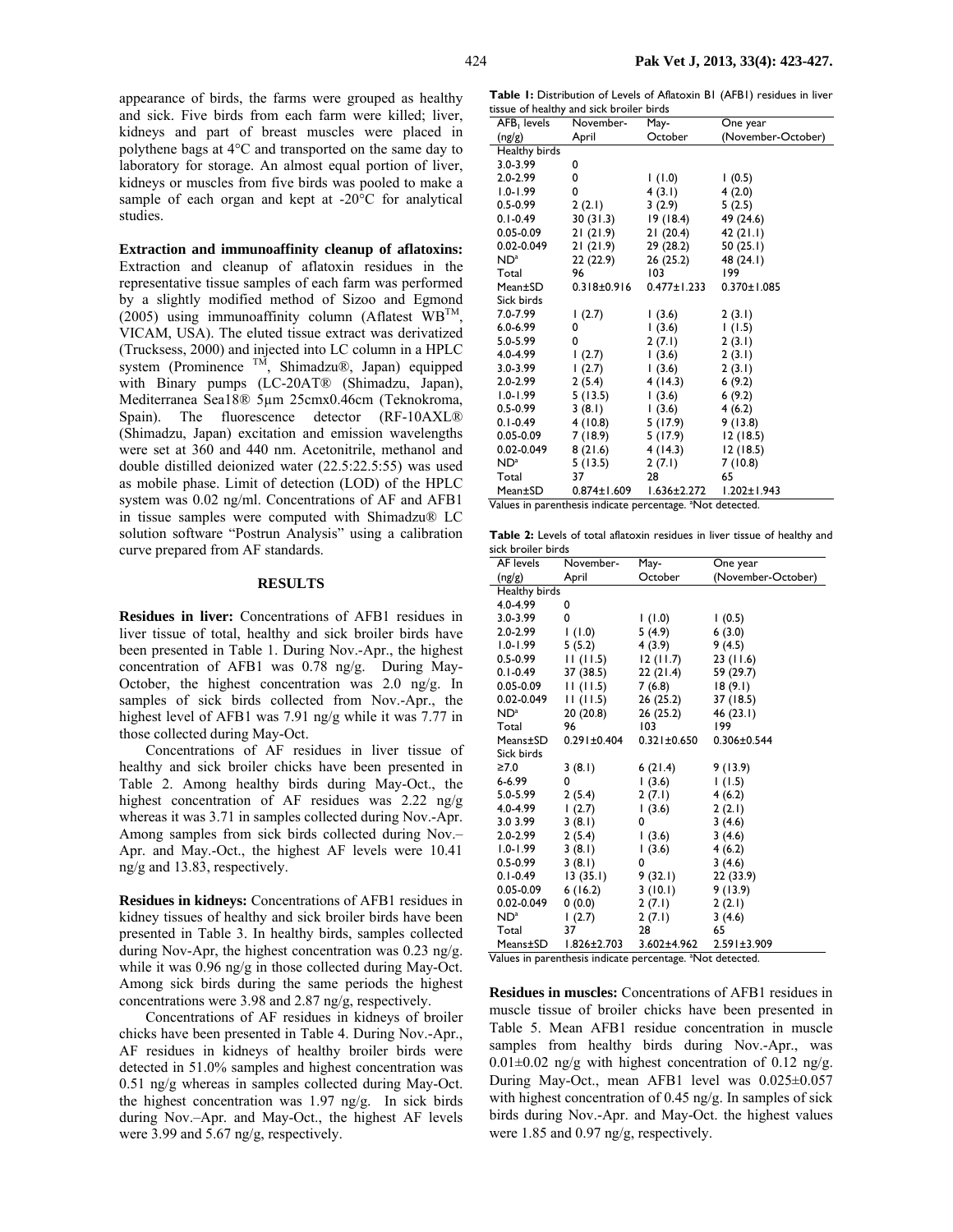**Table 3:** Levels of Aflatoxin B1 residues in kidney tissue of healthy and sick broiler birds

| AFB <sub>1</sub> levels | November-         | May-              | One year           |
|-------------------------|-------------------|-------------------|--------------------|
| (ng/g)                  | April             | October           | (November-October) |
| Healthy birds           |                   |                   |                    |
| Mean±SD                 | $0.036 \pm 0.052$ | $0.048 \pm 0.132$ | $0.043 \pm 0.102$  |
| 1.0-1.99                |                   | 0                 |                    |
| $0.5 - 0.99$            | 0                 | 2(1.9)            | 2(1.0)             |
| $0.1 - 0.49$            | 11(11.5)          | 12(11.7)          | 23(11.6)           |
| $0.05 - 0.09$           | 18 (18.8)         | 6(5.8)            | 24(12.1)           |
| 0.02-0.049              | 20 (20.8)         | 20(1.5)           | 40 (20.1)          |
| $ND^a$                  | 47 (49.0)         | 63(61.1)          | 110(55.3)          |
| Total                   | 96                | 103               | 199                |
| Mean±SD                 | $0.133 \pm 0.451$ | $0.186 \pm 0.530$ | $0.159 \pm 0.491$  |
| Sick Birds              |                   |                   |                    |
| Means $\pm$ SD          | $0.385 \pm 0.805$ | 0.693±0.973       | $0.517 \pm 0.88$   |
| 4.0-4.99                | 0                 | 0                 | 0                  |
| 3.0-3.99                | (2.7)             | (3.6)             | 2(3.1)             |
| $2.0 - 2.99$            | (2.7)             | (3.6)             | 2(3.1)             |
| I.O-I.99                | 3(8.1)            | 7 (25.0)          | 10(15.4)           |
| $0.5 - 0.99$            | 1(2.7)            | 2(7.1)            | 3(4.6)             |
| $0.1 - 0.49$            | 9 (24.3)          | 3(10.7)           | 12(18.5)           |
| $0.05 - 0.09$           | (2.7)             | 5(17.9)           | 6(9.2)             |
| 0.02-0.049              | 7 (18.9)          | 4(14.3)           | 11(16.9)           |
| $ND^a$                  | 14 (37.8)         | 5(17.9)           | 19 (29.2)          |
| Total                   | 37                | 28                | 65                 |

Values in parenthesis indicate percentage. <sup>a</sup>Not detected.

**Table 4:** Levels of total aflatoxin residues in kidneys of healthy and sick broiler birds

| AF levels       | November-         | May-              | One year           |
|-----------------|-------------------|-------------------|--------------------|
| (ng/g)          | April             | October           | (November-October) |
| Healthy birds   |                   |                   |                    |
| Mean±SD         | $0.104 \pm 0.169$ | $0.099 \pm 0.287$ | $0.101 \pm 0.237$  |
| 2.0-2.99        | 0                 | 0                 |                    |
| $1.0 - 1.99$    | 0                 | 3(2.9)            | 3(1.5)             |
| 0.5-0.99        | 5(5.21)           | 2(1.9)            | 7(3.5)             |
| $0.1 - 0.49$    | 28 (29.17)        | 16 (15.5)         | 44 (22.1)          |
| $0.05 - 0.09$   | 7 (7.29)          | 3(2.9)            | 10(5.0)            |
| 0.02-0.049      | 9 (9.38)          | 16 (15.5)         | 25(12.6)           |
| NDª             | 47 (48.96)        | 63(61.12)         | 110(55.3)          |
| Total           | 96                | 103               | 199                |
| Sick birds      |                   |                   |                    |
| Mean±SD         | $0.693 \pm 1.141$ | $1.282 \pm 1.741$ | $0.947 \pm 1.448$  |
| 6-6.99          | 0                 | 0                 | 0                  |
| 5.0-5.99        | 0                 | (3.6)             | 1(1.5%)            |
| 4.0-4.99        | (2.70)            | 3(10.7)           | 4(6.2)             |
| 3.0 3.99        | 3(8.11)           | (3.6)             | 4(6.2)             |
| 2.0-2.99        | (2.70)            | 2(7.1)            | 3(4.6)             |
| $1.0 - 1.99$    | 3(8.1)            | 4(14.3)           | 7(10.8)            |
| $0.5 - 0.99$    | 3(8.1)            | (3.6)             | 4(6.2)             |
| $0.1 - 0.49$    | 10(27.0)          | 6(21.4)           | 16(24.6)           |
| $0.05 - 0.09$   | 6(16.2)           | 4(14.3)           | 10(15.4)           |
| 0.02-0.049      | 5(13.5)           | (3.6)             | 6(9.2)             |
| ND <sup>a</sup> | 5(13.5)           | 5 (17.9)          | 10(15.4)           |
| Total<br>┱      | 37<br>Ŧ           | 28                | 65                 |

Values in parenthesis indicate percentage. <sup>a</sup>Not detected.

Concentrations of AF residues in muscle tissues of broiler chicks have been presented in Table 6. In healthy birds, during Nov.-Apr., the highest value of AF was 0.60 ng/g whereas it was 0.68 ng/g during May-Oct. period. In muscle samples of sick birds the highest concentrations during Nov.-Apr. and May-Oct. were 2.20 and 2.63 ng/g, respectively.

#### **DISCUSSION**

A vast data is available upon the aflatoxin contamination of different agriculture based foods and feeds. Chicken fed aflatoxin contaminated feeds are likely to have residues in their tissues and eggs. However, few reports described the aflatoxin residues in the tissues of

**Table 5:** Levels of Aflatoxin B1 residues in Muscle tissue of healthy and sick broiler birds

| AFB, Ievels                                                            | November-         | May-              | One year           |
|------------------------------------------------------------------------|-------------------|-------------------|--------------------|
| (ng/g)                                                                 | April             | October           | (November-October) |
| <b>Healthy Birds</b>                                                   |                   |                   |                    |
| Mean±SD                                                                | $0.011 \pm 0.023$ | $0.015 \pm 0.057$ | $0.013 \pm 0.044$  |
| $0.5 - 0.99$                                                           | 0                 | 0                 | 0                  |
| $0.1 - 0.49$                                                           | (1.0)             | 2(1.9)            | 3(1.5)             |
| $0.05 - 0.09$                                                          | 6(6.3)            | 5 (4.9)           | 11(5.5)            |
| 0.02-0.049                                                             | 18(18.8)          | 11(10.7)          | 29 (14.6)          |
| $ND^a$                                                                 | 71 (73.9)         | 85 (82.5)         | 156 (78.4)         |
| Total                                                                  | 96                | 103               | 199                |
| Sick birds                                                             |                   |                   |                    |
| Mean±SD                                                                | $0.146 \pm 0.348$ | $0.244 \pm 0.310$ | $0.188 + 0.334$    |
| $2.0 - 2.99$                                                           | 0                 | 0                 | 0                  |
| $1.0 - 1.99$                                                           | (2.7)             | 0                 | (1.5)              |
| $0.5 - 0.99$                                                           | (2.7)             | 7 (25.0)          | 8(12.3)            |
| $0.1 - 0.49$                                                           | 10(27.0)          | 5 (17.9)          | 15(23.1)           |
| $0.05 - 0.09$                                                          | 3(8.1)            | (3.6)             | 4(6.2)             |
| 0.02-0.049                                                             | 3(8.1)            | 5 (17.9)          | 8(12.3)            |
| $ND^a$                                                                 | 19(51.4)          | 10(35.7)          | 29 (44.6)          |
| Total                                                                  | 37                | 28                | 65                 |
| lalues in paranthesis indicate perceptage<br><sup>a</sup> Not dotacted |                   |                   |                    |

Values in parenthesis indicate percentage. <sup>a</sup>Not detected.

**Table 6:** Levels of total aflatoxin (AF) residues in muscle tissue of healthy and sick broiler birds

| <b>AF</b> levels | November-         | May-              | One year           |
|------------------|-------------------|-------------------|--------------------|
| (ng/g)           | April             | October           | (November-October) |
| Healthy birds    |                   |                   |                    |
| Mean±SD          | $0.036 \pm 0.088$ | $0.023 \pm 0.087$ | $0.030 \pm 0.088$  |
| $1.0 - 1.99$     | 0                 | 0                 |                    |
| 0.5-0.99         | $(0.1)$ I         | $(0.1)$ I         | 2(1.0)             |
| 0.1-0.49         | 12 (12.5)         | 5 (4.9)           | 17(8.5)            |
| $0.05 - 0.09$    | 5(5.2)            | 4(3.9)            | 9(4.5)             |
| 0.02-0.049       | 9 (9.4)           | 9 (8.7)           | 18(9.1)            |
| $ND^a$           | 69 (71.9)         | 84 (81.6)         | 153 (76.9)         |
| Total            | 96                | 103               | 199                |
| Sick birds       |                   |                   |                    |
| Mean±SD          | $0.270 \pm 0.485$ | $0.518 \pm 0.735$ | $0.377 \pm 0.613$  |
| 3.0 3.99         | 0                 | 0                 | 0                  |
| 2.0-2.99         | (2.7)             | 2(7.1)            | 3(4.6)             |
| $1.0 - 1.99$     | 3(8.1)            | 3(10.7)           | 6(13.9)            |
| $0.5 - 0.99$     | 2(5.4)            | 5(17.9)           | 7(10.8)            |
| 0.1-0.49         | 10 (27.0)         | 3(10.7)           | 13(20.0)           |
| $0.05 - 0.09$    | 2(5.4)            | (3.6)             | 3(4.6)             |
| 0.02-0.049       | 3(8.1)            | 4 (3.9)           | 7(10.8)            |
| NDª              | 16 (43.2)         | 10(35.7)          | 26 (40.0)          |
| Total            | 37                | 28                | 65                 |

Values in parenthesis indicate percentage. <sup>a</sup>Not detected.

broiler birds in different regions of the World. Eleftheriadou *et al*. (2004) reported AF residues in 64.4% of 120 liver samples collected from West Thessaloniki (Greece) with highest value of 10.74 ng/g which was close to the corresponding value of the present study. Bintvihok and Davitiananda (2002) from Thailand reported 55.11% of 900 liver tissues of broiler birds contaminated with AF with a mean concentration of 0.6092±0.0994 ng/g. In Pakistan, Begum *et al.* (2001) reported 19-39 ng/g aflatoxin B1 levels in liver tissue of broiler birds at marketing stage. These levels were too high than those observed in the present study. These authors used thin layer chromatography compared with more sensitive HPLC-FD technique used in the present study for determination of aflatoxin B1.

In the present study the levels of AFB1 and total AF were determined separately in tissues of healthy and sick birds. No report from other regions described the aflatoxin residues in healthy and sick birds. Asim *et al*. (1990) from Pakistan reported 12.30-493.0 ng/g AFB1 in 74.55% of 110 morbid liver samples of poultry birds. These values were too high and so far, no author has reported such a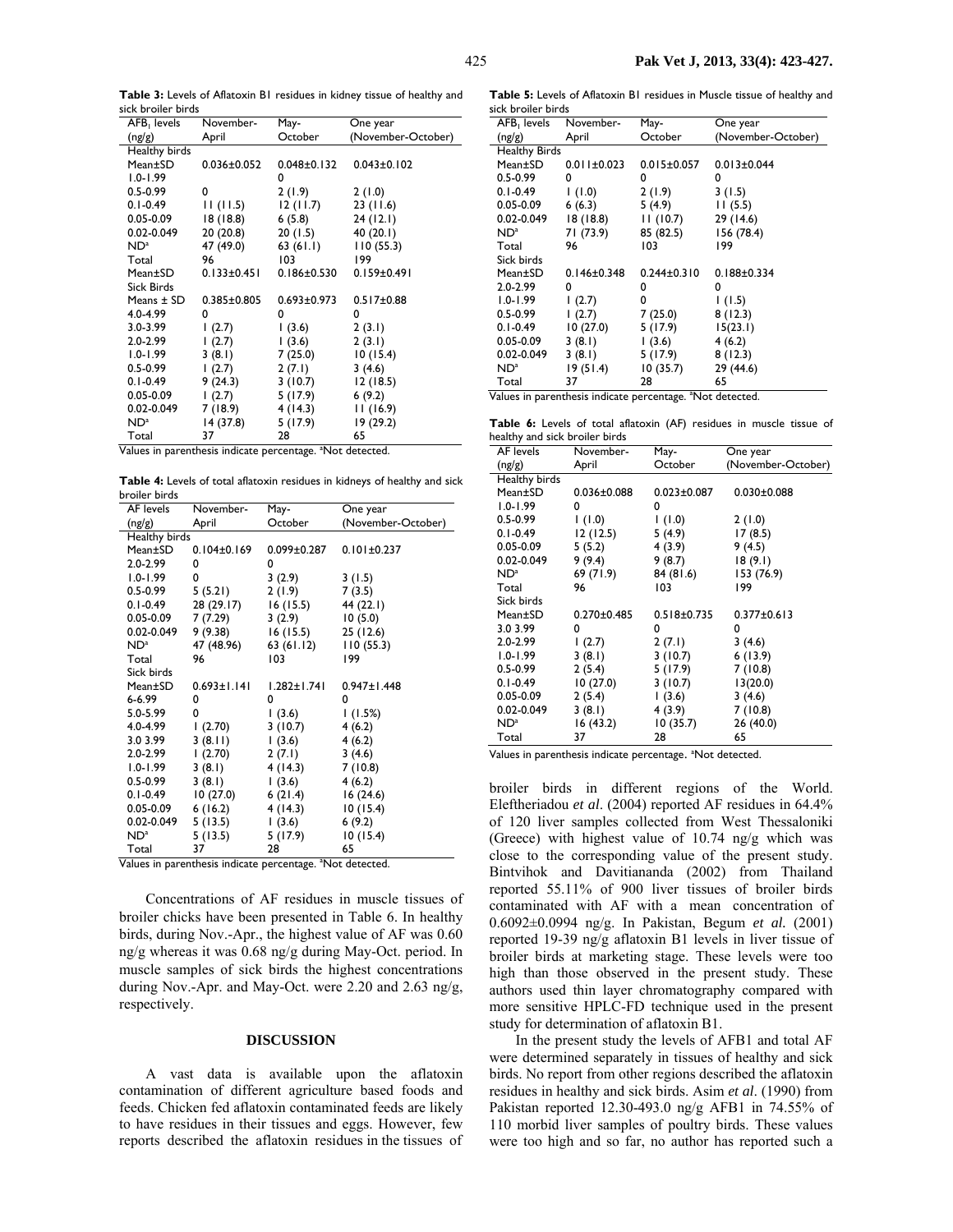high residue levels in the healthy or morbid liver tissues of poultry birds.

Experimental studies conducted by different workers revealed aflatoxin residues in liver of broiler birds following administration of different dietary AF levels for variable periods. Micco *et al.* (1988) fed 50 ng/kg AFB1 for 36 and 87 days and found 0.02 and 0.01 ng/g AFB1 residues in liver after 36 and 64 days, respectively. Chen *et al.* (1984) fed 2057 ng/g AFB1 and 1323 ng/g AFB2 for 35 days and observed that mean AF residue in liver was less than 3 ng/g. Feeding of 3000 ng/g AFB1 to boiler chicks for 7 days resulted in 0.15±0.09 ng/g AFB1 in liver tissue (Bintvihok *et al*., 2002). Zaghini *et al*. (2005) reported 4.13±1.95 AFB1 residues in liver after feeding the birds on diet contaminated with 2500 ng/g AFB1 levels for 28 days. Hussain *et al*. (2010) in an experimental study reported that feeding of AFB1 from 1600 to 6400 ng/g to the broiler birds for 7 days resulted a maximum level of 6.97ng/g AFB1 in liver tissue. These authors also reported a dose related increase of AFB1 residues in liver.

The maximum tolerance levels (MTL) of AFB1 and total AF residues in human foods in European community (EC) and many other countries is 2.0 and 4.0 ng/g, respectively (Anonymous, 2004a & b). In present study among healthy birds, only one (0.50%) liver sample had 2 ng/g AFB1. None of the liver samples of healthy birds had AF levels at or above 4 ng/g whereas 16 (24.62%) liver samples of sick birds had 4 ng/g or higher AF levels. The differences between AFB1 or AF residue levels of liver tissue from healthy and sick birds suggested that livers having morphological gross abnormalities should not be used for human consumption.

Begum *et al.* (2001) from Pakistan in tissues of broiler chicks at market age reported 19-26 ng/g AFB1 residues in kidneys. These residue levels in kidney were too high as compared with the residues of AFB1 in kidney in the present study as well as in experimental studies reported by many authors. Experimental studies of aflatoxicosis by different workers reported the presence of aflatoxin residues in kidney. Chen *et al.* (1984) fed 2057 ng/g AFB1 and 1323 ng/g AFB2 for 35 days and reported the detection of combined aflatoxin residues in kidneys. Micco *et al.* (1988) fed 50 ng/kg AFB1 for 36 and 87 days and found  $0.05$  ng/g and  $0.06$  ng/g AFB<sub>1</sub> residues in kidneys after 36 and 64 days, respectively. Our finding of AFB1 and AF residue levels in kidneys of healthy broiler birds were in comparison with these reports. Kidney tissues of healthy birds have AFB1 and total AF levels below the MTL for EC, however, 7.69 and 6.15 percent of the sick birds had AFB1 and AF residues above the specified MTL.

The presence of aflatoxin residues in muscles is most important from the human health perspective because muscles are the largest edible component of broiler birds. In the present study AFB1 and AF residue levels in muscles of broiler birds were 0.02-1.99 and 0.02-2.99 ng/g, respectively. Eleftheriadou *et al*. (2004) from Greece reported that aflatoxin residues were detected in 40.8% samples and that the highest value was 7.6 ng/g which was higher than that observed in present study (1.85 ng/g). Bintvihok and Davitiananda (2002) determined aflatoxin residues in 450 samples of muscle

tissues of broiler birds in Thailand and stated that 96  $(21.33 \%)$  samples had mean value of 0.0451 ng/g AF. In present study, 84.21% muscle samples of healthy birds contained aflatoxin with a mean value of 0.15 ng/g which was higher than that reported by Bintvihok and Davitiananda (2002). Begum *et al*. (2001) reported that muscle samples collected from market age birds contained 19 ng/g AFB1 residues. However, no other author has reported such a high values of AFB1 residues in filed or experimental studies.

Many workers reported the presence of aflatoxin residues in the muscles tissues after feeding the diet having different  $AFB<sub>1</sub>$  levels for variable time periods (Chen *et al*., 1984; Micco *et al*., 1988; Bintvihok *et al*., 2002; Zaghini *et al*., 2005). Hussain *et al*. (2010) reported maximum residues in the muscles as 0.22-3.27 ng/g after feeding on diet containing up to 6400 ng/g AFB1. In present study highest residue levels of AFB1 and AF were 1.85 and 2.196 ng/g, respectively suggesting that the muscle component of broiler meat may not pose aflatoxin associated health hazard to human population.

In conclusion the AFB1 levels in the muscles and kidneys of healthy and sick broiler birds at market age was found below 2.0 ng/g, hence, safe for human consumption. The AFB1 levels in liver tissue of 23.0% sick birds was above 2.0 ng/g hence liver showing gross morphological changes should not be allowed for human consumption.

#### **REFERENCES**

- Anjum MA, AW Sahota, M Akram and I Ali, 2011. Prevalence of mycotoxins in poultry feeds and feed ingredients in Punjab (Pakistan). J Anim Plant Sci, 21: 117-120.
- Anjum MA, SH Khan, AW Sahota and R Sardar, 2012. Assessment of aflatoxin B1 in commercial poultry feed and feed ingredients. J Anim Plant Sci, 22: 268-272.
- Anonymous, 2004a. Outbreak of aflatoxin poisoning eastern and central provinces, Kenya, January-July 2004. MMWR Morb Mortal Wkly Rep, 53: 790-793.
- Anonymous, 2004b. Worldwide regulations for mycotoxins in food and feed in 2003. FAO food and nutrition paper 81. Food and Agriculture Organization, United Nations, Rome, Italy, pp: 48-126.
- Asim A, KNM Khan, A H Cheema, FA Mir and M Afzal, 1990. Occurrence of aflatoxins in poultry liver and associated pathological changes. Pak Vet J, 10: 51-54.
- Begum F, A Rehman, G Maliha and J Nuzhat, 2001. Distribution of aflatoxin B1 from poultry feed to different body tissues of broilers. Pak Vet I, 21: 121-123.
- Bintvihok A, S Thiengnin, K Doi and S Kumagai, 2002. Residues of aflatoxins in the liver, muscle and eggs of domestic fowls. J Vet Med Sci, 64: 1037-1039.
- Chen C, AM Pearson, TH Coleman, JI Gray, JJ Pestka and SD Aust, 1984. Tissue deposition and clearance of aflatoxins from broiler chickens fed a contaminated diet. Food Chem Toxicol, 22: 447-451.
- Eleftheriadou A, I Kaniou, T Mouratidou, A Moumtzis and N Libitakis, 2004. Tracing and quantitative evaluation of aflatoxins (B1, B2, G1, G2) in animal feeds and fattening chickens. Arch Food Hyg, 55: 16- 18.
- Hanif NQ, M Naseem, S Khatoon and N Malik, 2005. Prevalence of mycotoxins in poultry finished feed. J Anim Vet Adv, 4: 189-193.
- Hassan ZU, MZ Khan, MK Saleemi, A Khan, I Javed and Mnaza Noreen, 2012a. Immunological responses of male White Leghorn chicks kept on ochratoxin A (OTA)-contaminated feed. J Immunotoxicol, 9: 56-63.
- Hussain Z, MZ Khan, A Khan, I Javed, M K Saleemi, S Mahmood and MR Asi, 2010. Residues of aflatoxin B1 in broiler meat: Effect of age and dietary aflatoxin B1 levels. Food and Chem Toxicol, 48: 3304-3307.
- Iqbal SZ, IA Bhatti, MR Asi, HN Bhatti and MA Sheikh, 2011. Aflatoxin contamination in chilies from Punjab Pakistan with reference to climate change. Int J Agric Biol, 13: 261-265.